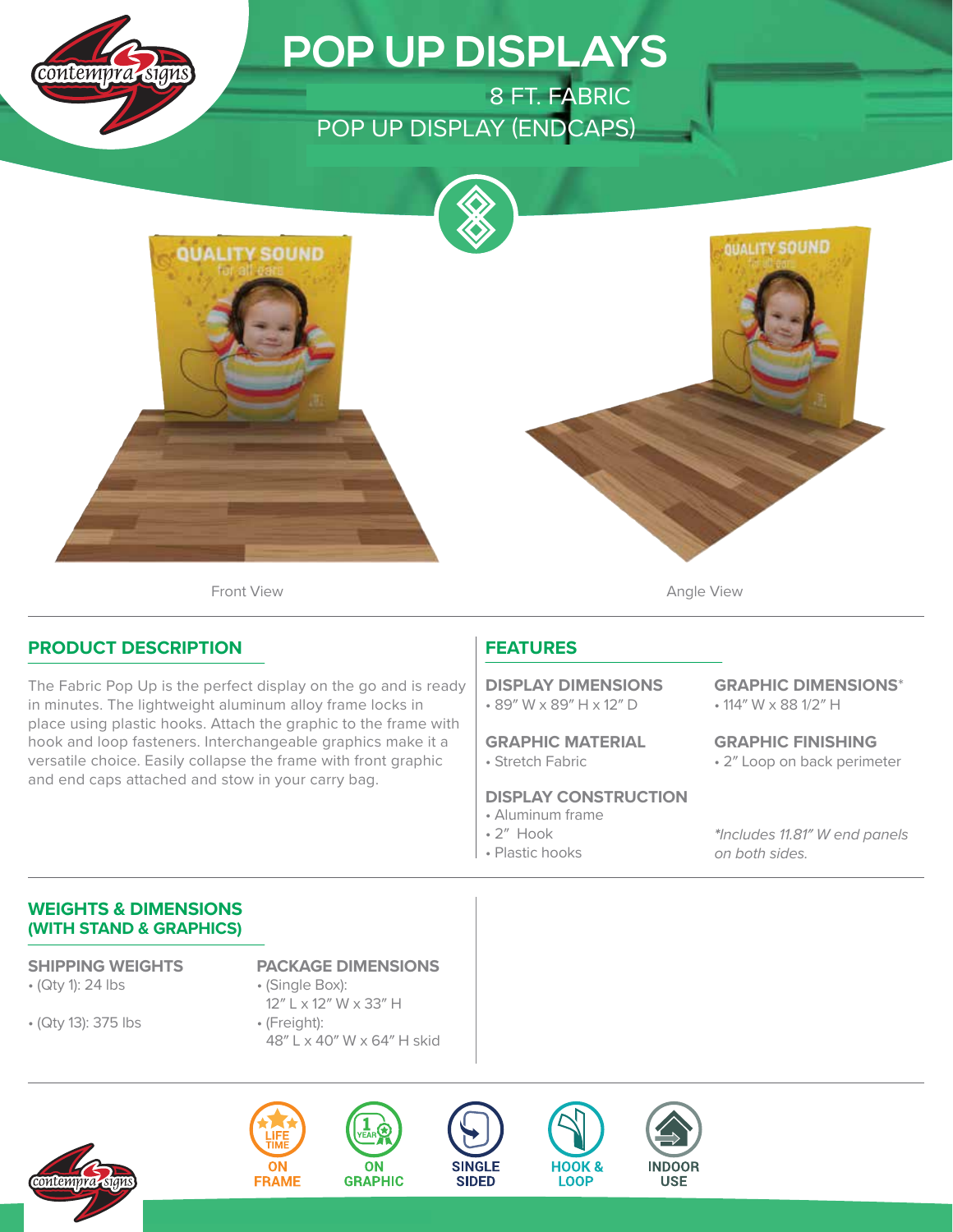

# **POP UP DISPLAYS**

ONE CHOICE 8 FT. FABRIC POP UP DISPLAY (ENDCAPS)



## **PARTS LIST**



**QTY 1: Black Nylon Carry Bag**

**Outside Dimensions:** • 32″ L x 12″ W x 14″ H **Inside Dimensions:** • 31 3/8″ L x 11″ W x 14″ H



**QTY 1: Frame w/ Pre-Installed Graphic**

• 9 1/4″ L x 10 3/4″ W x 31 1/4″ H (Collapse Frame)